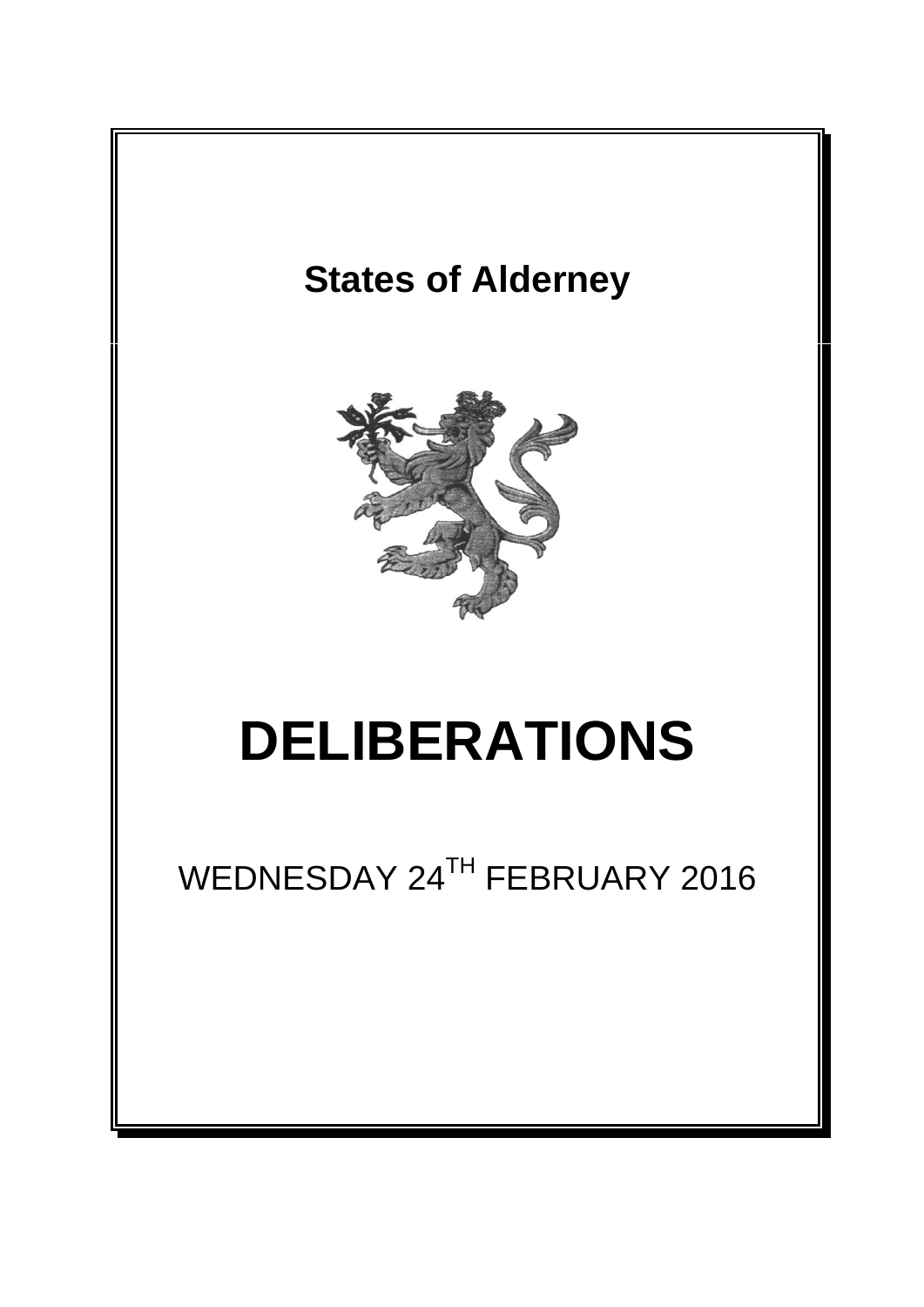# **STATES OF ALDERNEY**

### **DELIBERATIONS FOR THE MEETING**

# **ON WEDNESDAY 24TH FEBRUARY 2016 AT 17:30**

Present: Mr Stuart Trought, President Mr Ian Tugby Mr Matt Birmingham Mr Louis Jean Mr Neil Harvey Mr Francis Simonet Mr Robert McDowall Mr Chris Rowley Mr Steve Roberts Mrs Norma Paris Mr Graham McKinley

Colonel Colin Mason represented His Excellency The Lieutenant-Governor of the Bailiwick of Guernsey.

#### **Item l Chief Pleas**

No applications were received to address The States.

#### **Item II Review of The Financial Relationship between Guernsey and Alderney**

**The States of Alderney resolved to note the Policy Letter "The Review of the Financial Relationship between Guernsey and Alderney" being considered by the States of Deliberation and subject to the approval of the report and proposals contained therein by the States of Deliberation to direct the Policy and Finance Committee to prepare a project plan to implement the proposals so that they have effect in Alderney.** 

*Proposed by Mr McDowall, seconded by Mr Simonet* 

*Approved unanimously.*